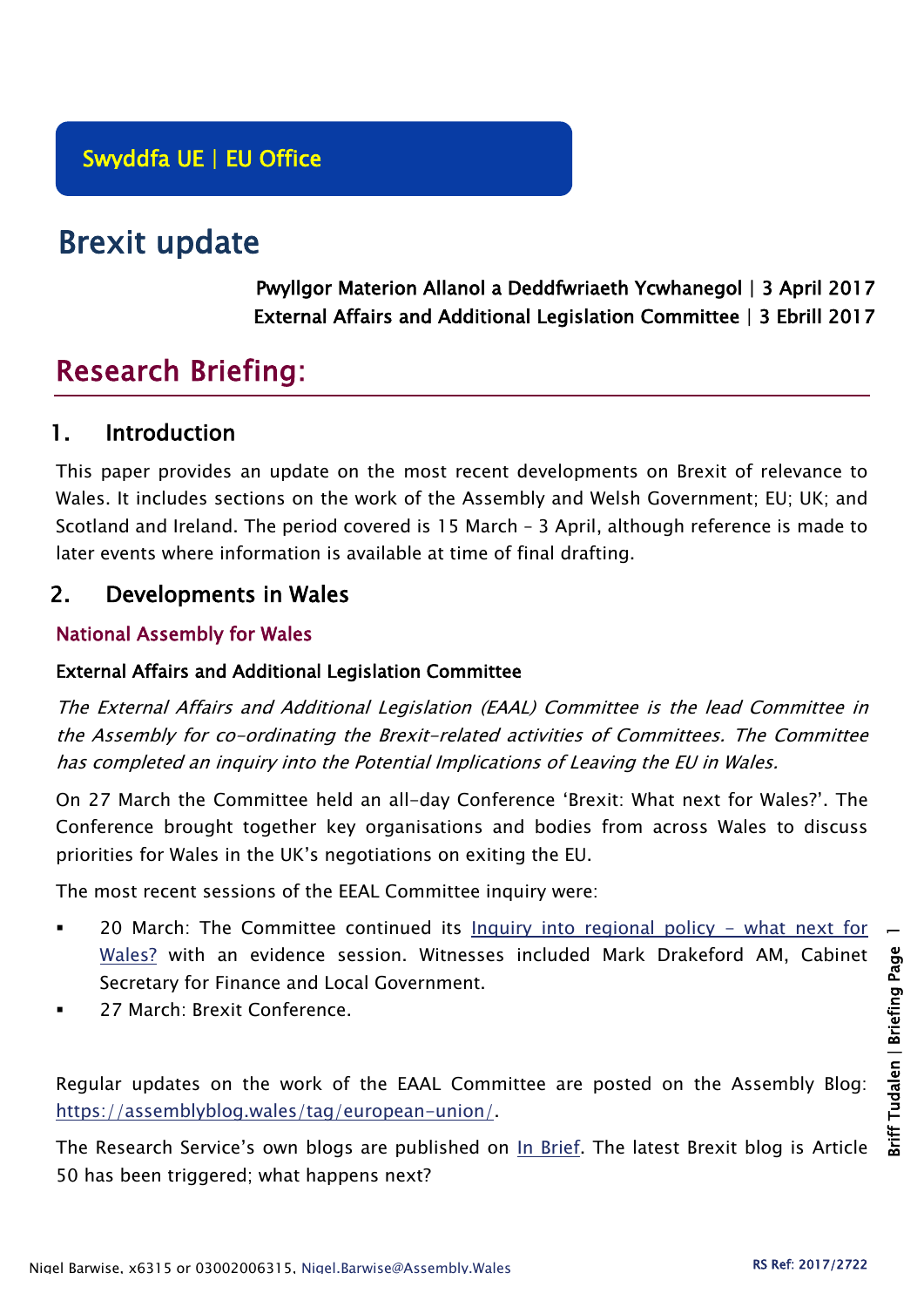#### **Other**

The Climate Change, Environment and Rural Affairs Committee is carrying out an inquiry into [Marine Protected Areas in Wales,](http://senedd.assembly.wales/mgIssueHistoryHome.aspx?IId=16663) has published its report on the [Future of Agricultural and](http://senedd.assembly.wales/mgIssueHistoryHome.aspx?IId=15876)  [Rural Development Policies in Wales.](http://senedd.assembly.wales/mgIssueHistoryHome.aspx?IId=15876)

The Equality, Local Government and Communities Committee has just closed its consultation on [What will human rights in Wales look like after Brexit?](http://senedd.assembly.wales/mgConsultationDisplay.aspx?id=244&RPID=1008299204&cp=yes) and will begin to consider the evidence.

'The implications of Brexit for the medical workforce' is explicitly included in the terms of reference for the Health, Social Care and Sport Committee's current inquiry on [medical](http://senedd.assembly.wales/mgIssueHistoryHome.aspx?IId=16122)  [recruitment.](http://senedd.assembly.wales/mgIssueHistoryHome.aspx?IId=16122) This inquiry will continue gathering oral evidence throughout March.

#### Plenary debates

22 March: Debate on the External Affairs and Additional Legislation Committee [report on the](Debate%20on%20the%20External%20Affairs%20and%20Additional%20Legislation%20Committee%20Report%20on%20the%20Implications%20for%20Wales%20of%20Leaving%20the%20European%20Union)  [implications for Wales of leaving the European Union.](Debate%20on%20the%20External%20Affairs%20and%20Additional%20Legislation%20Committee%20Report%20on%20the%20Implications%20for%20Wales%20of%20Leaving%20the%20European%20Union) The debate continued and [the report](http://www.assembly.wales/en/bus-home/pages/rop.aspx?meetingid=4258&assembly=5&c=Record%20of%20Proceedings#464997)  [was noted on 28 March.](http://www.assembly.wales/en/bus-home/pages/rop.aspx?meetingid=4258&assembly=5&c=Record%20of%20Proceedings#464997)

29 March: [Statement by the First Minister: Article 50 Response,](http://www.assembly.wales/en/bus-home/pages/rop.aspx?meetingid=4259&assembly=5&c=Record%20of%20Proceedings#465623) followed by questions.

#### Welsh Government

15 March: Two [EU backed property development funds set to create £40m infrastructure](http://gov.wales/newsroom/businessandeconomy/2017/170315-two-eu-backed-property-development-funds-set/?lang=en)  [boost](http://gov.wales/newsroom/businessandeconomy/2017/170315-two-eu-backed-property-development-funds-set/?lang=en) for West Wales and the Valleys.

15 March: [EU funding to support jobseekers in Powys.](http://gov.wales/newsroom/finance1/2017/58960142/?lang=en)

22 March: [£5m EU funding boost for Welsh universities.](http://gov.wales/newsroom/environmentandcountryside/2017/170322-5m-eu-funding-boost-for-welsh-universities/?lang=en)

23 March: [Global buyers get a taste of Wales in an effort to reach new markets post-Brexit.](http://gov.wales/newsroom/environmentandcountryside/2017/170322-global-buyers-get-a-taste-of-wales-in-effort-to-reach-new-markets-post-brexit/?lang=en)

24 March: [New EU project to enhance coastal](http://gov.wales/newsroom/finance1/2017/58989485/?lang=en) infrastructure in Wales and Ireland.

28 March: Lesley Griffiths today confirmed she is fully committing the remaining £223million of funding under the [Welsh Government Rural Communities](http://gov.wales/newsroom/environmentandcountryside/2017/quarter-of-a-billion-pound-boost-for-wales-rural-communities/?lang=en) – Rural Development Programme [2014](http://gov.wales/newsroom/environmentandcountryside/2017/quarter-of-a-billion-pound-boost-for-wales-rural-communities/?lang=en) – 2020.

#### News

16 March: [UK urgently needs economic modelling with Brexit imminent](http://fuw.org.uk/uk-urgently-needs-economic-modelling-with-brexit-imminent-fuw-says/) (FUW)

17 March: [CLA sets out red lines for food and farming in UK/EU trade deal.](http://www.cla.org.uk/latest/news/all-news/cla-sets-out-red-lines-food-and-farming-ukeu-trade-deal)

20 March: [NFU Cymru presents evidence at Welsh Affairs Committee Brexit inquiry.](https://www.nfu-cymru.org.uk/news/latest-news/nfu-cymru-presents-evidence-at-brexit-inquiry/)

21 March: [10-point plan to protect Cardiff in a post-BREXIT world](http://www.cardiffnewsroom.co.uk/r/13677/10-point_plan_to_protect_cardiff_in_a_post-brexit_world?utm_content=buffer41d82&utm_medium=social&utm_source=twitter.com&utm_campaign=buffer) - Cardiff Public Services Board.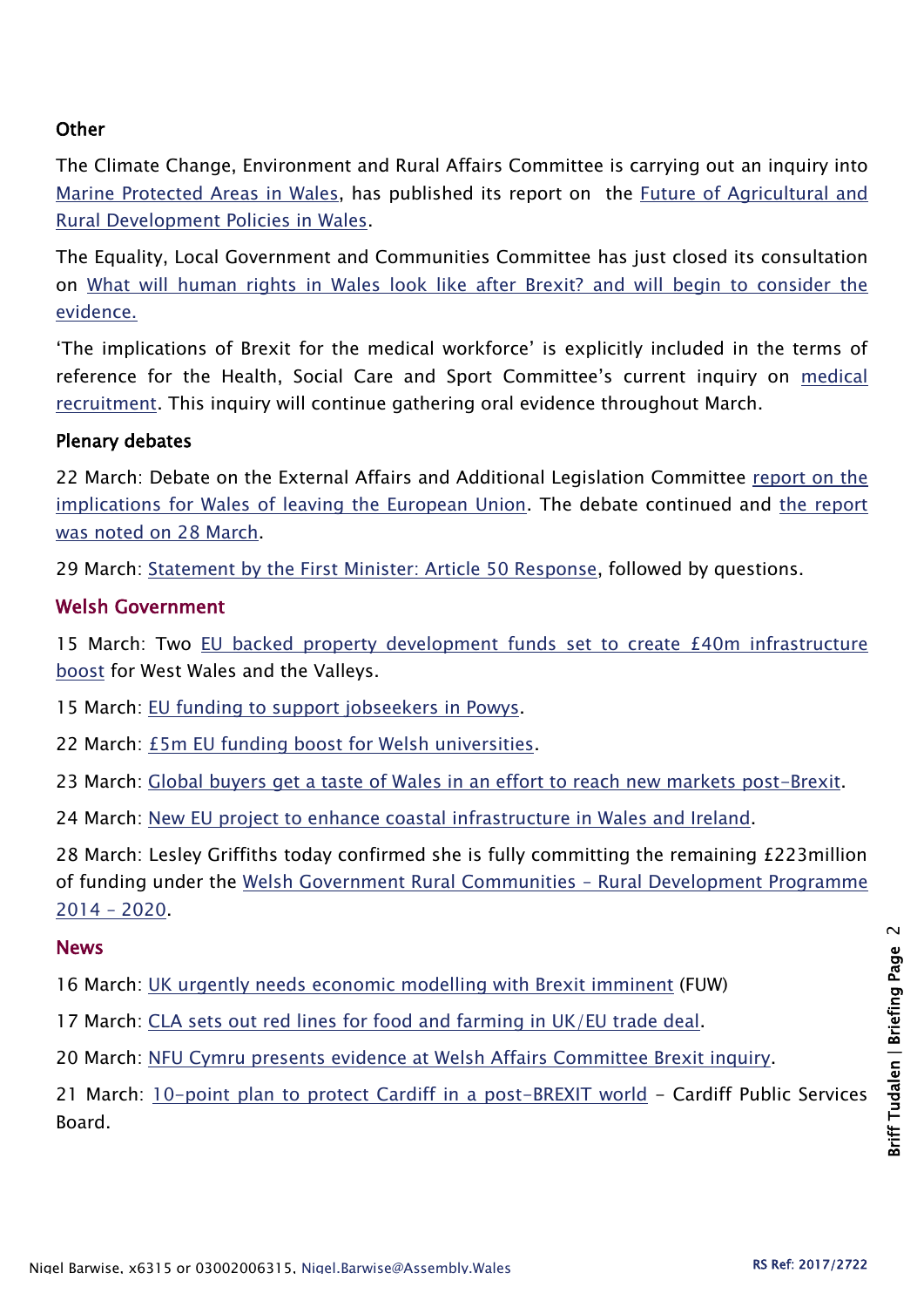24 March: [Innovative 'made in Wales' policies key](http://www.assembly.wales/en/newhome/pages/newsitem.aspx?itemid=1700&assembly=5) to successful agricultural sector post-Brexit – says National Assembly's Climate Change, Environment and Rural Affairs Committee.

28 March: [EU funding legacy as Communities Investment Fund repayments are reinvested](http://www.wcva.org.uk/about-us/news/2017/03/eu-funding-legacy-as-communities-investment-fund-repayments-are-reinvested-into-sector)  [into sector.](http://www.wcva.org.uk/about-us/news/2017/03/eu-funding-legacy-as-communities-investment-fund-repayments-are-reinvested-into-sector) (WCVA)

28 March: [True benefit of EU funding demonstrated](http://www.wcva.org.uk/about-us/news/2017/03/true-benefit-of-eu-funding-demonstrated-at-wcvas-largest-ever-third-sector-event) at WCVA's largest ever third sector event.

# 3. EU developments

#### European Council

15 March: Report by President Donald Tusk to the European Parliament on the [European](http://www.consilium.europa.eu/en/press/press-releases/2017/03/15-tusk-report-european-parliament/)  [Council of 9 March](http://www.consilium.europa.eu/en/press/press-releases/2017/03/15-tusk-report-european-parliament/) and the informal meeting of the 27 heads of state and government of 10 March, and his [final remarks.](http://www.consilium.europa.eu/en/press/press-releases/2017/03/15-tusk-final-remarks-european-parliament/)

17 March: [Speech by President Donald Tusk to Speakers of EU Parliaments in Rome.](http://www.consilium.europa.eu/en/press/press-releases/2017/03/17-tusk-speech-conference-eu-parliaments-rome/)

21 March: [President Tusk called a European Council \(without UK\) on Brexit for 29 April.](http://www.consilium.europa.eu/en/european-council/president/news/20170321-april-brexit-euco/) He highlighted that the main priority for the negotiations must be to create as much certainty and clarity as possible for all citizens, companies and member states that will be negatively affected by Brexit as well as for the EU's important partners and friends around the world.

25 March: Speech by President Donald Tusk at the ceremony of the 60th anniversary of the [Treaties of Rome.](http://www.consilium.europa.eu/en/press/press-releases/2017/03/25-tusk-ceremony-rome-speech/)

25 March: [The Rome Declaration.](http://www.consilium.europa.eu/en/press/press-releases/2017/03/25-rome-declaration/)

#### European Commission

15 March: [Enforcement of rules along the agri-food chain in the EU.](http://europa.eu/rapid/press-release_MEMO-17-611_en.htm)

17 March: [EU imports of organic products from Norway and Iceland to resume](http://europa.eu/rapid/press-release_IP-17-627_en.htm) – following a delay in the incorporation of new regulations into the EEA agreement.

22 March: Speech by [Michel Barnier, Chief Negotiator](http://europa.eu/rapid/press-release_SPEECH-17-723_en.htm) for the Preparation and Conduct of the Negotiations with the United Kingdom, at the plenary session of the European Committee of the Regions.

22 March: European Commission registers two European Citizens' Initiatives on the rights of [Union citizens after Brexit](http://europa.eu/rapid/press-release_IP-17-649_en.htm) and rejects one on preventing Brexit.

24 March: The [Treaties of Rome at 60:](http://europa.eu/rapid/press-release_IP-17-701_en.htm) Commission recalls Europe's achievements and leads discussion on the future at 27.

#### European Parliament

15 March: [Summit conclusions and future of the EU](http://www.europarl.europa.eu/news/en/news-room/20170308IPR65669/summit-conclusions-and-future-of-the-eu-headline-wednesday%E2%80%99s-plenary-debates) headline Wednesday's plenary debates.

15 March: [Sustainable growth, jobs and security: MEPs adopt 2018 budget priorities.](http://www.europarl.europa.eu/news/en/news-room/20170308IPR65681/sustainable-growth-jobs-and-security-meps-adopt-2018-budget-priorities)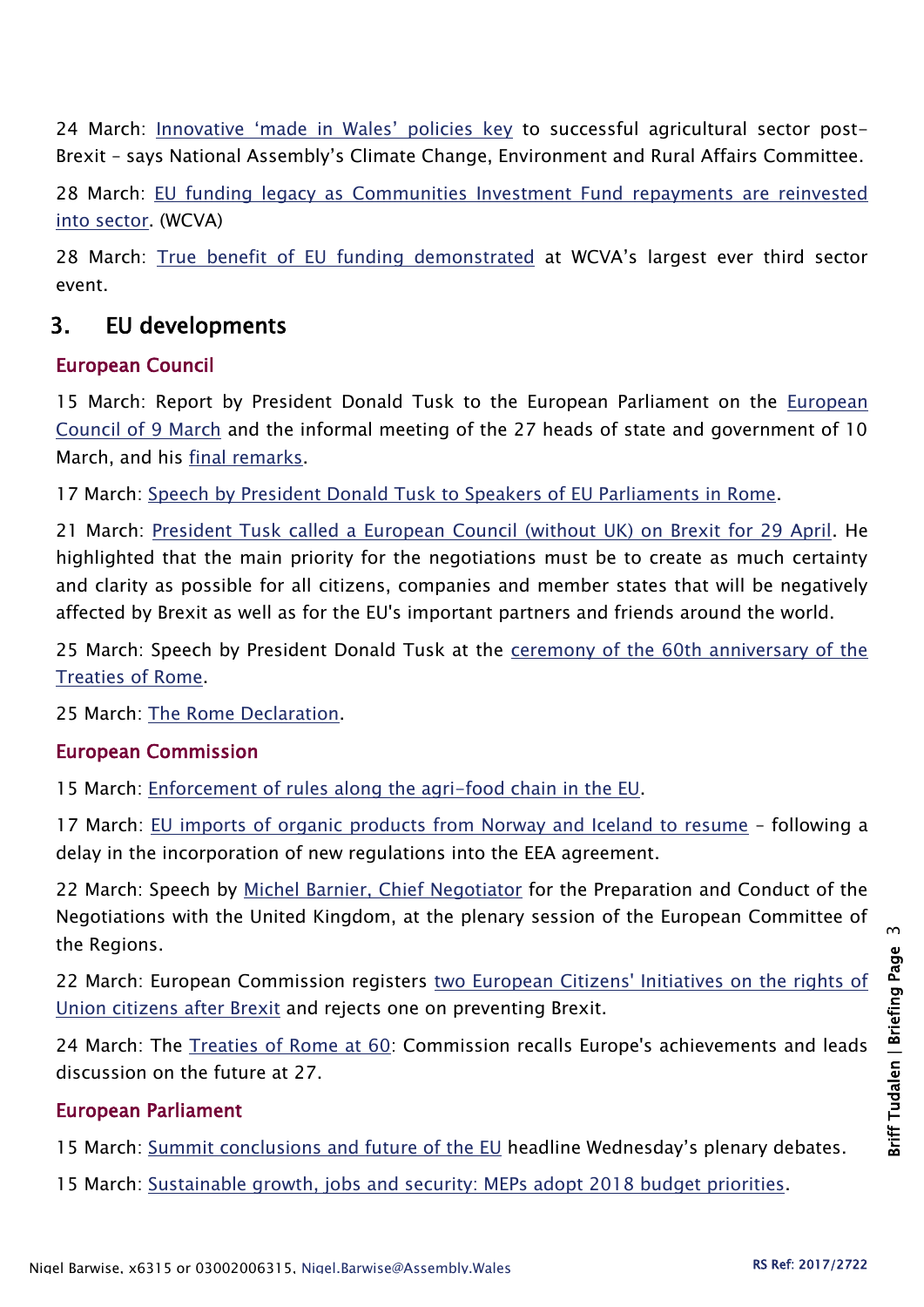17 March: This week in plenary: safe [food, melting ice caps and a prejudice that won't go](http://www.europarl.europa.eu/news/en/news-room/20170310STO66218/march-plenary-safe-food-melting-ice-caps-and-a-prejudice-that-won%E2%80%99t-go-away)  [away.](http://www.europarl.europa.eu/news/en/news-room/20170310STO66218/march-plenary-safe-food-melting-ice-caps-and-a-prejudice-that-won%E2%80%99t-go-away)

27 March: [President Tajani on EU anniversary](http://www.europarl.europa.eu/news/en/news-room/20170324STO68402/president-tajani-on-eu-anniversary-%E2%80%9Cwe-should-be-proud-of-the-legacy%E2%80%9D): "We should be proud of the legacy".

#### European News

28 March: A new evaluation says that [almost one in ten German companies want to relocate](https://translate.google.co.uk/translate?sl=de&tl=en&js=y&prev=_t&hl=en&ie=UTF-8&u=http%3A%2F%2Fwww.faz.net%2Faktuell%2Fwirtschaft%2Fbrexit%2Ff-a-z-exklusiv-der-brexit-vertreibt-deutsche-investoren-14945246.html&edit-text=)  [activities from the UK.](https://translate.google.co.uk/translate?sl=de&tl=en&js=y&prev=_t&hl=en&ie=UTF-8&u=http%3A%2F%2Fwww.faz.net%2Faktuell%2Fwirtschaft%2Fbrexit%2Ff-a-z-exklusiv-der-brexit-vertreibt-deutsche-investoren-14945246.html&edit-text=) German exports to the UK fell 3.5% in 2016, mostly after the referendum. (Frankfurter Allgemeine quoting German Chambers of Industry and Commerce (DIHK) report, original in German).

28 March: The [Conference of Peripheral Maritime Regions calls for regions to be represented](http://cpmr.org/cohesion/cpmr-calls-for-regions-to-be-represented-in-brexit-negotiations/11809/) in Brexit negotiations.

# 4. UK developments

16 March: [Royal Assent was given to the European Union \(Notification of Withdrawal\) Bill.](http://www.parliament.uk/business/news/2017/january/commons-european-union-notification-of-withdrawal-bill/)

## UK Government

15 March: [Minister David Jones addressed freight and transport industry leaders.](https://www.gov.uk/government/news/minister-david-jones-addressed-freight-and-transport-industry-leaders)

20 March: [The Prime Minister visited Wales](https://www.gov.uk/government/news/pm-visits-wales-before-triggering-article-50) as part of her ongoing engagement with the devolved nations ahead of triggering Article 50.

26 March: PM visited [Scotland to set out plan for Britain.](https://www.gov.uk/government/news/pm-to-visit-scotland-to-set-out-plan-for-britain)

29 March: The UK's Permanent Representative to the European Union, Sir Tim Barrow, formally informed the office of European Council President, Donald Tusk, of the [UK's](https://www.gov.uk/government/publications/prime-ministers-letter-to-donald-tusk-triggering-article-50/prime-ministers-letter-to-donald-tusk-triggering-article-50)  [intention to leave the EU under](https://www.gov.uk/government/publications/prime-ministers-letter-to-donald-tusk-triggering-article-50/prime-ministers-letter-to-donald-tusk-triggering-article-50) Article 50 of the Lisbon Treaty.

30 March: The Government published a [White Paper on the Great Repeal Bill.](https://www.gov.uk/government/uploads/system/uploads/attachment_data/file/604516/Great_repeal_bill_white_paper_accessible.pdf)

#### House of Commons

22 March: First Reading agreed for the [Terms of Withdrawal from the European Union](https://hansard.parliament.uk/commons/2017-03-22/debates/E96EA058-78F1-4295-B1E5-06969BB9FB8D/TermsOfWithdrawalFromTheEuropeanUnion(Referendum))  [\(Referendum\) Bill.](https://hansard.parliament.uk/commons/2017-03-22/debates/E96EA058-78F1-4295-B1E5-06969BB9FB8D/TermsOfWithdrawalFromTheEuropeanUnion(Referendum)) The Second Reading will be 12 May.

23 March: Questions about [WTO Rules,](https://hansard.parliament.uk/commons/2017-03-23/debates/44E2EE24-C540-49AB-B86D-EC1FBFC8D23A/WTORules) answered by the Parliamentary Under-Secretary of State for International Trade, Mark Garnier.

14 March: Exiting the European Union Committee: The UK's negotiating objectives for its withdrawal from the EU - [Evidence given by Sadiq Khan, Mayor of London.](http://data.parliament.uk/writtenevidence/committeeevidence.svc/evidencedocument/exiting-the-european-union-committee/the-uks-negotiating-objectives-for-its-withdrawal-from-the-eu/oral/48820.html)

15 March: The Exiting the European Union Committee heard from David Davis MP, Secretary [of State for Exiting the European Union.](http://data.parliament.uk/writtenevidence/committeeevidence.svc/evidencedocument/exiting-the-european-union-committee/the-uks-negotiating-objectives-for-its-withdrawal-from-the-eu/oral/48859.html)

15 March: The Environment, Food and Rural Affairs Committee held its final evidence session as part of its inquiry into Feeding the Nation: labour constraints. [George Eustice and Robert](http://data.parliament.uk/writtenevidence/committeeevidence.svc/evidencedocument/environment-food-and-rural-affairs-committee/feeding-the-nation-labour-contraints/oral/49074.html)  [Goodwill gave evidence](http://data.parliament.uk/writtenevidence/committeeevidence.svc/evidencedocument/environment-food-and-rural-affairs-committee/feeding-the-nation-labour-contraints/oral/49074.html) (Ministers for Agriculture, Food and Rural Affairs; and Immigration.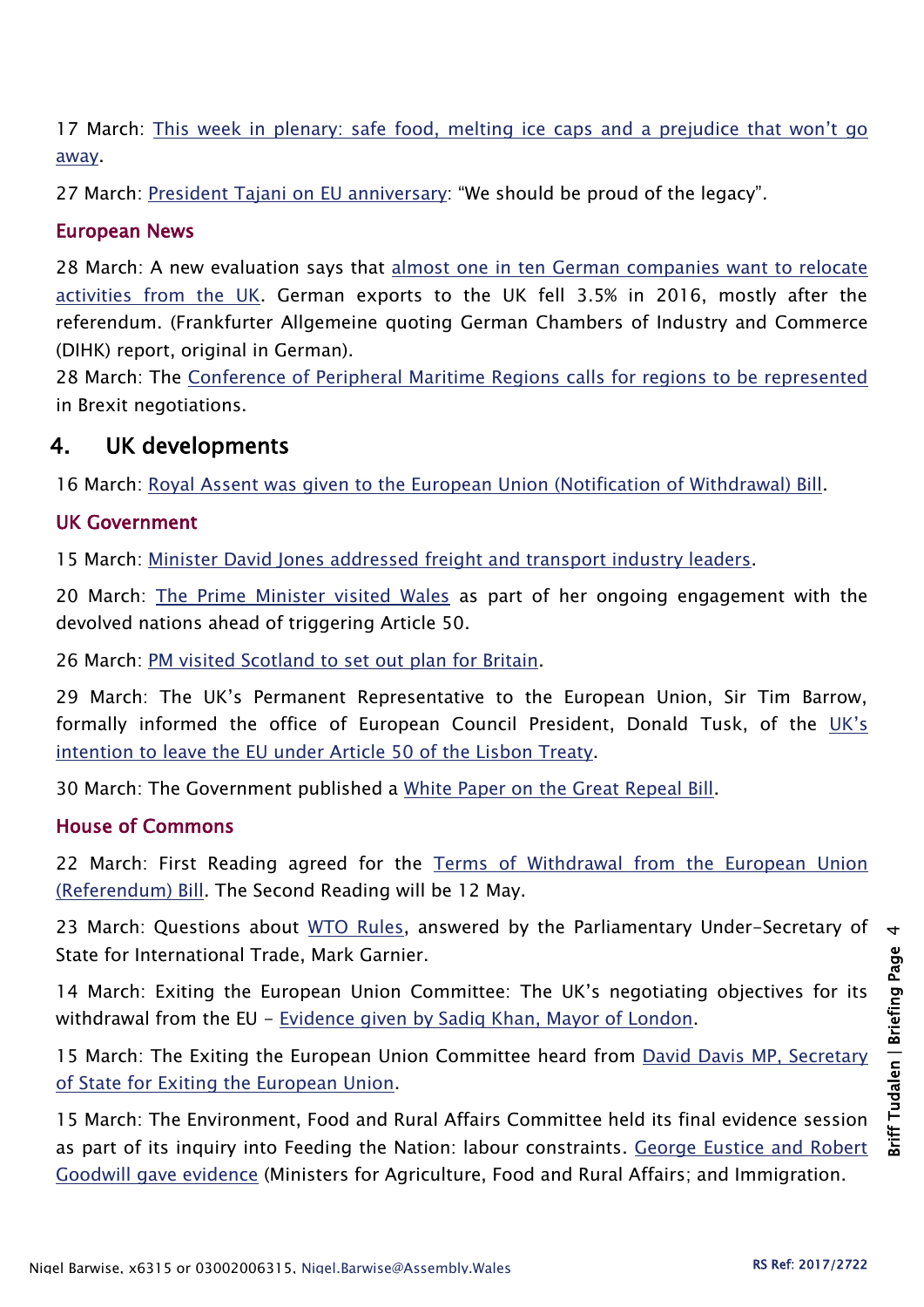15 March: [European Scrutiny Committee Meeting Summary](http://data.parliament.uk/writtenevidence/committeeevidence.svc/evidencedocument/european-scrutiny-committee/meeting-summary-201516/oral/49124.pdf) – discussed the future Europol-Denmark agreement.

15 March: [How have TTIP negotiations informed future UK-US trade talks?](http://www.parliament.uk/business/committees/committees-a-z/commons-select/international-trade-committee/news-parliament-2015/uk-us-trade-first-evidence-16-17/) The International Trade Committee took evidence.

20 March: MPs from four select committees have combined forces to launch an unprecedented [joint inquiry on air quality](http://www.parliament.uk/business/committees/committees-a-z/commons-select/environment-food-and-rural-affairs-committee/news-parliament-2015/joint-air-quality-launch-16-17/) to scrutinise cross-government plans to tackle urban pollution hotspots.

20 March: The European Scrutiny Committee took evidence from David Jones MP, Minister of State, Department for Exiting the European Union, and Sir Tim Barrow KCMG, UK Permanent Representative to the EU, as one of its sessions on [EU-UK relations](http://www.parliament.uk/business/committees/committees-a-z/commons-select/european-scrutiny-committee/news-parliament-20151/eu-uk-brexit-relations-jones-barrow-evidence-16-17/) in preparation for Brexit.

20 March: The Welsh Affairs Committee visited Dolgellau to launch the next stage of its **[Brexit: Agriculture](http://www.parliament.uk/business/committees/committees-a-z/commons-select/welsh-affairs-committee/news-parliament-2015/agriculture-brexit-inquiry-launch-16-17/) inquiry, hearing from Farmers' Union Wales and National Farmers Union.** 

21 March: The Business, Energy and Industrial Strategy Committee considered access to the European Union's internal energy market (IEM) and the [future energy relationship between](http://www.parliament.uk/business/committees/committees-a-z/commons-select/business-energy-industrial-strategy/news-parliament-2015/leaving-the-eu-internal-energy-market-evidence-16-17/)  [the UK and EU after Brexit.](http://www.parliament.uk/business/committees/committees-a-z/commons-select/business-energy-industrial-strategy/news-parliament-2015/leaving-the-eu-internal-energy-market-evidence-16-17/)

23 March: The Home Affairs Committee visited Wakefield for an [evidence session on](http://www.parliament.uk/business/committees/committees-a-z/commons-select/home-affairs-committee/news-parliament-2015/170321-immigration-ev-wakefield/)  [immigration.](http://www.parliament.uk/business/committees/committees-a-z/commons-select/home-affairs-committee/news-parliament-2015/170321-immigration-ev-wakefield/)

28 March: The International Trade Committee continued its [inquiry into UK-US trade relations](http://www.parliament.uk/business/committees/committees-a-z/commons-select/international-trade-committee/news-parliament-2015/uk-us-trade-britishamerican-evidence-16-17/) with a session featuring representatives of the Institute of Directors and BritishAmerican Business.

29 March: The Environment, Food and Rural Affairs Committee examined the [rural tourism](http://www.parliament.uk/business/committees/committees-a-z/commons-select/environment-food-and-rural-affairs-committee/news-parliament-2015/rural-tourism-ev6-16-17/)  [experience in Wales and Scotland.](http://www.parliament.uk/business/committees/committees-a-z/commons-select/environment-food-and-rural-affairs-committee/news-parliament-2015/rural-tourism-ev6-16-17/) One witness was Dr Manon Antoniazzi, Director, Culture, Sport and Tourism, Welsh Government, and soon to be the National Assembly for Wales' Chief Executive.

24 February: Ensuring strong [equalities legislation after the EU exit](https://www.publications.parliament.uk/pa/cm201617/cmselect/cmwomeq/799/79902.htm) - Women and Equalities Committee report

17 March: The Environment, Food and Rural Affairs Committee published its report Forestry [in England: Seeing the wood for the trees.](https://www.publications.parliament.uk/pa/cm201617/cmselect/cmenvfru/619/61902.htm)

20 March: [Treasury must investigate if post-Brexit tax powers can boost tourism](http://www.parliament.uk/business/committees/committees-a-z/commons-select/northern-ireland-affairs-committee/news-parliament-2015/promoting-tourism-report-publication-16-17/) - Northern Ireland Affairs Committee report.

21 March: The EU Energy and Environment Sub-Committee published the [Farmers Union of](http://data.parliament.uk/writtenevidence/committeeevidence.svc/evidencedocument/eu-energy-and-environment-subcommittee/brexit-agriculture/written/48568.html)  [Wales' written evidence for the inquiry Brexit: agriculture](http://data.parliament.uk/writtenevidence/committeeevidence.svc/evidencedocument/eu-energy-and-environment-subcommittee/brexit-agriculture/written/48568.html).

22 March: The Government must address four priorities for the justice system in negotiating the UK's new relationship with the EU: Justice Committee's report [Implications of Brexit for](https://www.publications.parliament.uk/pa/cm201617/cmselect/cmjust/750/75002.htm)  [the justice system.](https://www.publications.parliament.uk/pa/cm201617/cmselect/cmjust/750/75002.htm)

24 April: [The Prime Minister will be questioned by the Liaison Committee.](http://www.parliament.uk/business/committees/committees-a-z/commons-select/liaison-committee/news-parliament-20151/prime-minister-2-evidence-16-17/)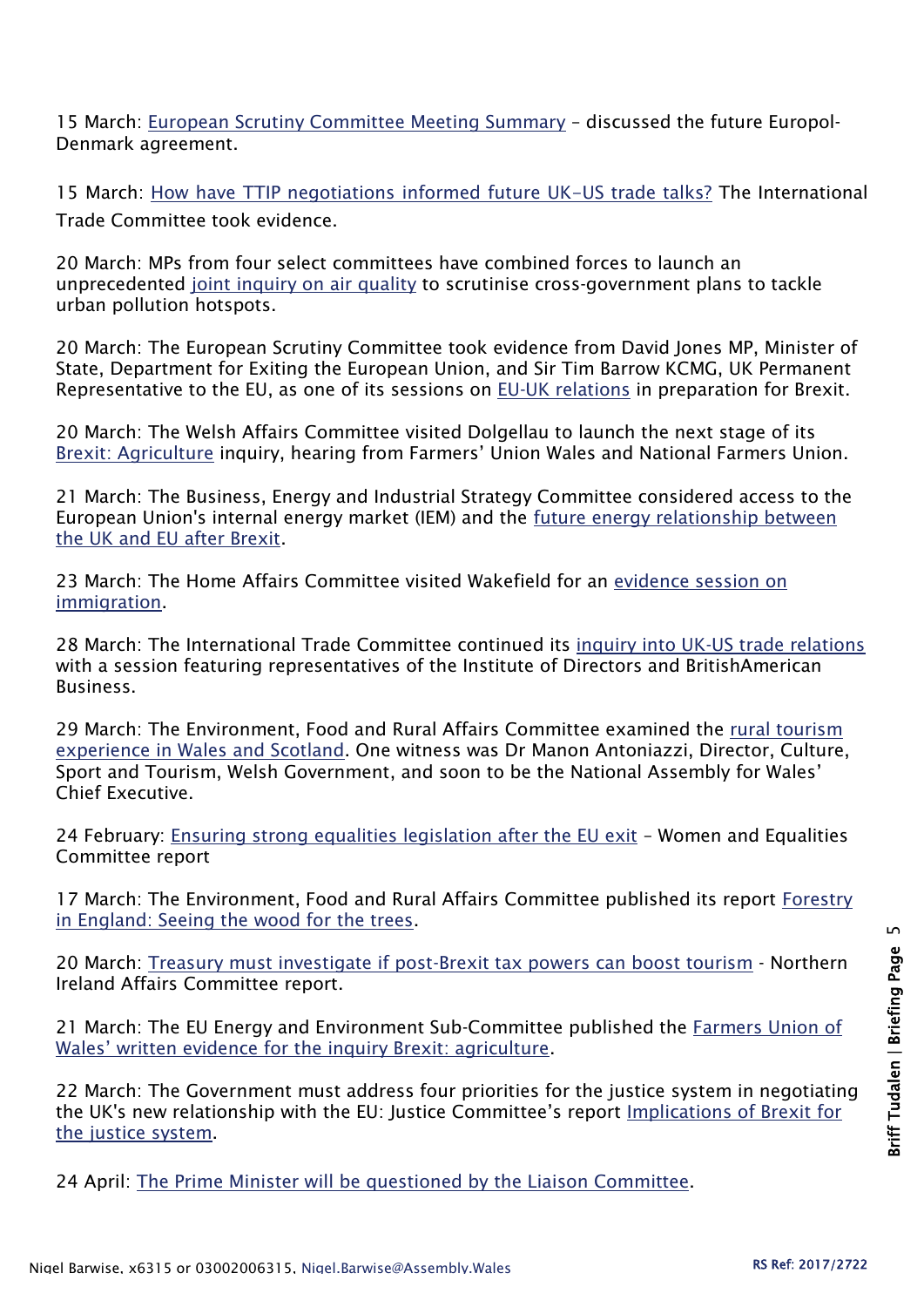## House of Lords

The House of Lords European Union Committee and its six Sub-Committees is undertaking a "[co-ordinated series of inquiries](http://www.parliament.uk/business/committees/committees-a-z/lords-select/eu-select-committee-/news-parliament-2015/co-ordinated-inquries-launch/) into the key issues that will arise in the forthcoming negotiations on Brexit".

15 March: Questions on [Universities: European Union Students.](https://hansard.parliament.uk/Lords/2017-03-15/debates/10F2A1E7-55A3-4F90-9384-57EEFB37CF6D/UniversitiesEuropeanUnionStudents)

20 March: Questions on [Brexit: Negotiation Programme.](https://hansard.parliament.uk/Lords/2017-03-20/debates/EF5F5AA9-769C-4562-9DE7-261BA84BCE2D/BrexitNegotiationProgramme)

21 March: A debate on the Government's response to the Report from the European Union Committee [Brexit: Gibraltar.](https://hansard.parliament.uk/Lords/2017-03-21/debates/ED51F73C-D70F-4D5E-86DA-115779383895/BrexitGibraltar)

23 March: A debate on the Science and Technology Committee's report A Time for Boldness: [EU Membership and UK Science after the Referendum,](https://hansard.parliament.uk/Lords/2017-03-23/debates/1D691CB1-4519-48C5-ABFB-5C9392EEF86D/EUMembershipUKScience) followed by a debate on the European Union Committee's report [Brexit: environment and climate change.](https://hansard.parliament.uk/Lords/2017-03-23/debates/663CF247-46D9-43E5-BAE4-798866F8E0D6/BrexitEnvironmentAndClimateChange)

15 March: [Tech industry representatives techUK discussed](http://www.parliament.uk/business/committees/committees-a-z/lords-select/eu-home-affairs-subcommittee/news-parliament-2015/tech-representative-data-protection/) EU Data Protection with the EU Home Affairs Sub-Committee.

21 March: [Brexit and Northern Ireland: former party leaders give evidence](http://www.parliament.uk/business/committees/committees-a-z/lords-select/eu-select-committee-/news-parliament-2015/brexit-devolution-ni-evidence-210317/) to the EU Committee on the impact of Brexit on Northern Ireland.

22 March: [David Davis MP questioned over Article 50 and](http://www.parliament.uk/business/committees/committees-a-z/lords-select/eu-select-committee-/news-parliament-2015/david-davis-evidence-220317/) Brexit by the EU Committee as part of its ongoing scrutiny of Brexit.

22 March: The EU Home Affairs Sub-Committee has started a new inquiry into Criminal Justice Cooperation with the EU after [Brexit: The European Arrest Warrant.](http://www.parliament.uk/business/committees/committees-a-z/lords-select/eu-home-affairs-subcommittee/news-parliament-2015/european-arrest-warrant-inquiry-launched/)

24 March: The EU Committee continues its inquiry into Brexit: devolution, and [former](http://www.parliament.uk/business/committees/committees-a-z/lords-select/eu-select-committee-/news-parliament-2015/lord-mcconnell-devolution-evidence/)  [Scottish First Minister Lord McConnell gave evidence on the impact of Brexit on Scotland.](http://www.parliament.uk/business/committees/committees-a-z/lords-select/eu-select-committee-/news-parliament-2015/lord-mcconnell-devolution-evidence/)

16 March: [Government response](http://www.parliament.uk/documents/lords-committees/eu-energy-environment-subcommittee/Brexit-fisheries/Gvt-Response.pdf) to House of Lords EU Energy and Environment Sub-Committee Report into the future of fisheries in the light of the vote to leave the EU.

20 March: The EU Financial Affairs Sub-Committee has received a [response from Baroness](http://www.parliament.uk/documents/lords-committees/eu-financial-affairs-subcommittee/Brexit-financial-services/170202-Letter-from-Commercial-Secretary-brexit-financial-services.pdf)  [Neville-Rolfe, Commercial Secretary,](http://www.parliament.uk/documents/lords-committees/eu-financial-affairs-subcommittee/Brexit-financial-services/170202-Letter-from-Commercial-Secretary-brexit-financial-services.pdf) HM Treasury, [including the Government's response](http://www.parliament.uk/documents/lords-committees/eu-financial-affairs-subcommittee/Brexit-financial-services/170215-Government-response-Brexit-financial-services.pdf) to the committee's report, [Brexit: financial services,](https://www.publications.parliament.uk/pa/ld201617/ldselect/ldeucom/81/81.pdf) which was published on 15 December 2016.

20 March: [Brexit: justice for families, individuals and businesses?](https://www.publications.parliament.uk/pa/ld201617/ldselect/ldeucom/134/134.pdf) report published by the EU Justice Committee.

22 March: [UK needs uniquely comprehensive trade agreement to protect services sectors](https://www.publications.parliament.uk/pa/ld201617/ldselect/ldeucom/135/135.pdf) -EU Internal Market Sub-Committee's report on the implications of Brexit for the UK's trade in non-financial services with the EU.

27 March: EU External Affairs and EU Internal Market [Committees' reply to the Government's](http://www.parliament.uk/documents/lords-committees/eu-sub-com-b/Letter%20on%20Government%20response%20to%20Brexit%20-%20the%20options%20for%20trade%20FINAL.pdf)  [response to Brexit: the options for trade.](http://www.parliament.uk/documents/lords-committees/eu-sub-com-b/Letter%20on%20Government%20response%20to%20Brexit%20-%20the%20options%20for%20trade%20FINAL.pdf)